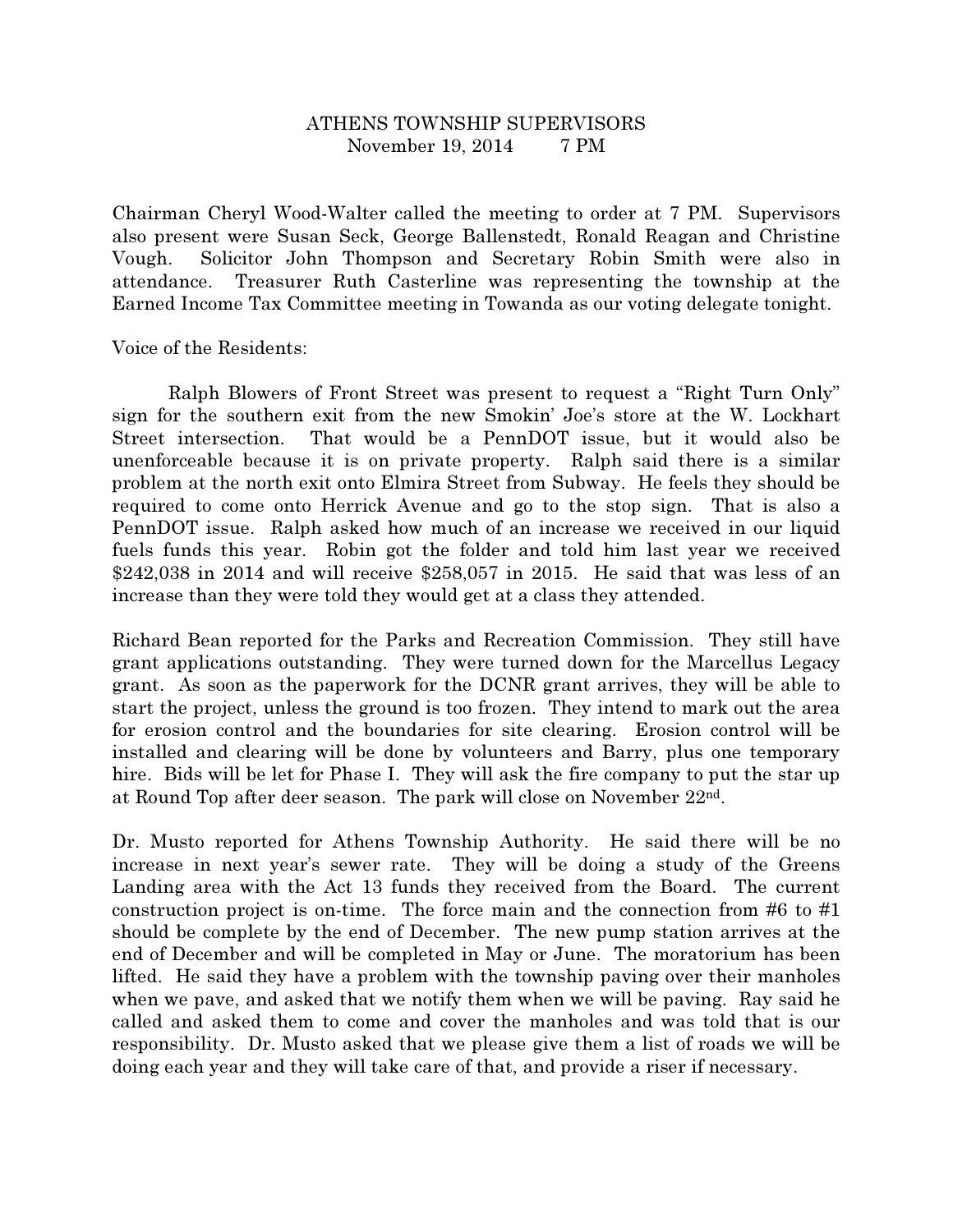Page Two Athens Township Supervisors November 19, 2014

Ray asked when they will be taking care of the pipe sticking up at the end of Winslow Street, because our trucks can't turn around with that in the way. Dr. Musto said that will be gone at the end of December when they have finished their underground bores. Ray asked about the damages to Meadowlark Drive by the ATA contractor. He said they've removed about 6 feet of pavement on one side of the road and have also broken up the other side of the road with their equipment. Dr. Musto said to tell Vacri (their contractor).

Ron presented the TL Cannon Management Corp – Applebee's Restaurant final plan for review and approval. Planning Commission recommends approval upon resolution of the deficiencies. They have taken care of everything except the landscaping. They intended to have that done by tonight, but the truck was stuck in Buffalo in the storm that now totals 50" of snow and climbing. They will be done as soon as they get them here. Steve Bell will also be in to sign the plans. Bradford County Conservation District also needs the Notice of Termination executed. On motion of Ron, second by George, it was unanimous to grant final plan approval to this land development. Robin will call Marshall Hardy when the plans are certified and he will get them recorded.

Robin had drafted a Memorandum of Understanding (MOU) for our DSA contract extension. John had reviewed it and said it was okay. On motion of George, second by Susan, it was unanimous to execute the MOU with Insinger Excavating to extend the DSA contract through June 30, 2015.

Discussion was held on the withdrawal of the McKinney Hill Dirt and Gravel Road (DGRP) project for next year. We still have the 2013 and the 2014 DGRPs to finish next year – as well as our own road work. Ray Brobst thinks it's a good idea to withdraw the application. On motion of Cheryl, second by Ron, it was unanimous to withdraw this application for 2015.

Robin heard back from PennDOT on the Lowe's signal. We are on the same page now. Matt sent a traffic study that needs to be completed in order for a decision to be made on the removal of the "No Turn On Red" sign. It's 2 pages long and can be completed by the police chief. Robin gave this to Larry to complete.

Robin presented the 3 bridge reports received from Larson Design Group (Miller Road, Moore Road and Round Top Road). One needed a sign replaced immediately. Ray said there is scour under the Moore Road bridge, but they have up to 2 years to complete that.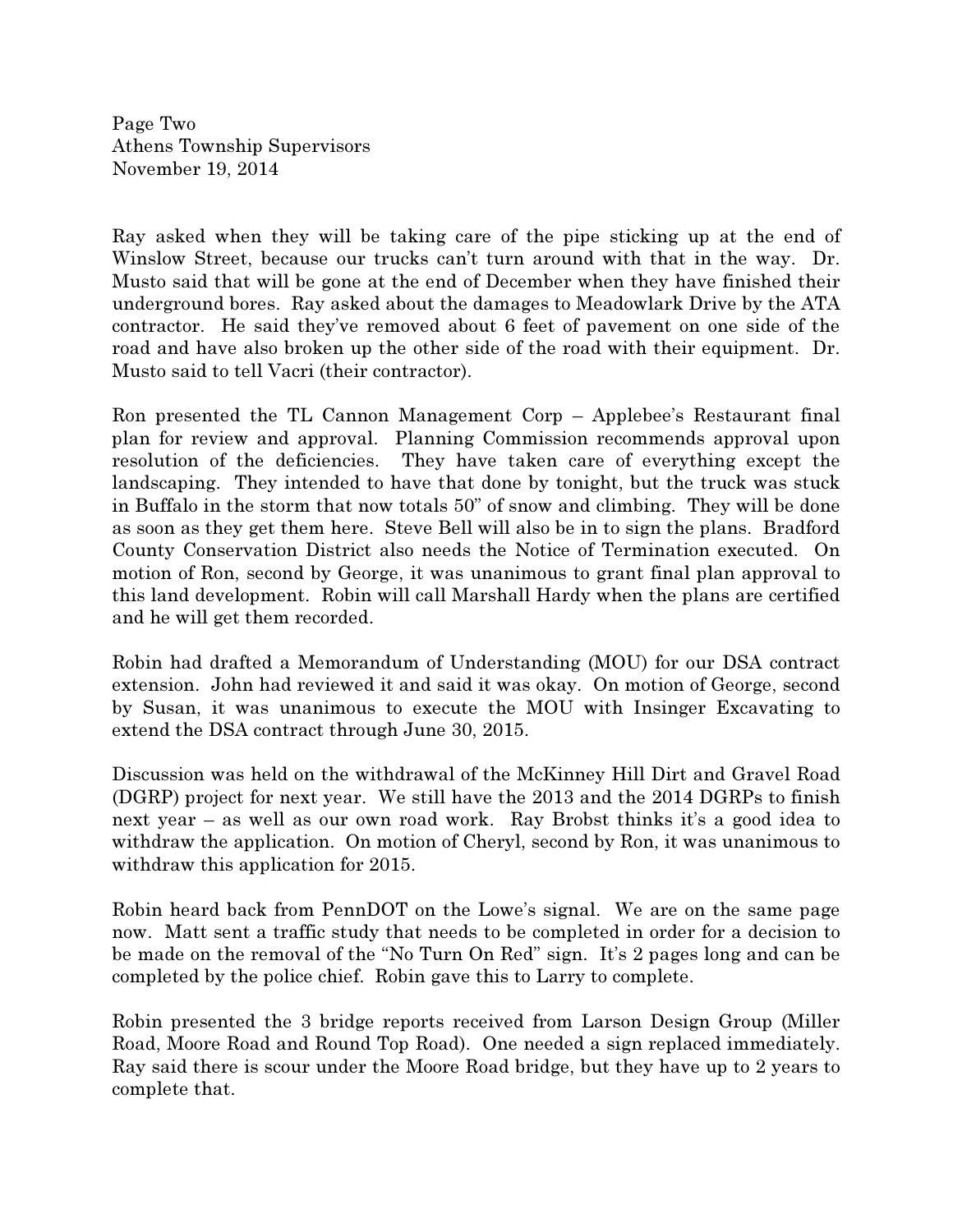Page Three Athens Township Supervisors November 19, 2014

On motion of Ron, second by Susan, it was unanimous to rebid the 1988 Mack truck for our December meeting.

Robin reported that the mining permit has been received and is renewed for the next 5 years.

Ray Brobst has returned to work as of November 17, 2014 with no restrictions, and Randy will be returning on November 26, 2014 with no restrictions.

Ray asked if the road crew still has to maintain the fire hall parking lot (snow removal) and they do. He also asked if they need to maintain "Road C" (now King Road), and they are to maintain everything west of Lamoka Road to Wilawana Road.

Ray also requested permission to spend approximately \$2100 for a good used spreader and a fork attachment to load pipes from Bradco Supply. On motion of George, second by Susan, it was unanimous to approve these expenditures.

Ray asked if he is still entitled to his vacation and his clothing allowance. The Board says yes, and Susan will call Ruth in the morning.

Ray said they need to do repairs to the mower, road broom and crusher. Discussion was held. Cheryl said these are routine repairs, but advised Ray to get estimates for review.

On motion of George, second by Ron, it passed to approve the minutes of October 29, 2014 as written. Christine abstained as she was not in attendance.

On motion of Cheryl, second by Ron, it passed to approve the minutes of November 10, 2014 as written. George abstained as he was at a class and unable to attend.

On motion of Christine, second by Cheryl, it passed to approve the minutes of November 17, 2014 with the following corrections: Meeting began at 4:20, not 4:10 PM; executive session began at 4:21, not 4:11 PM; George arrived at 4 but left at 5 PM for a prior commitment; Ron Reagan was working. Ron abstained from the vote because he was unable to attend.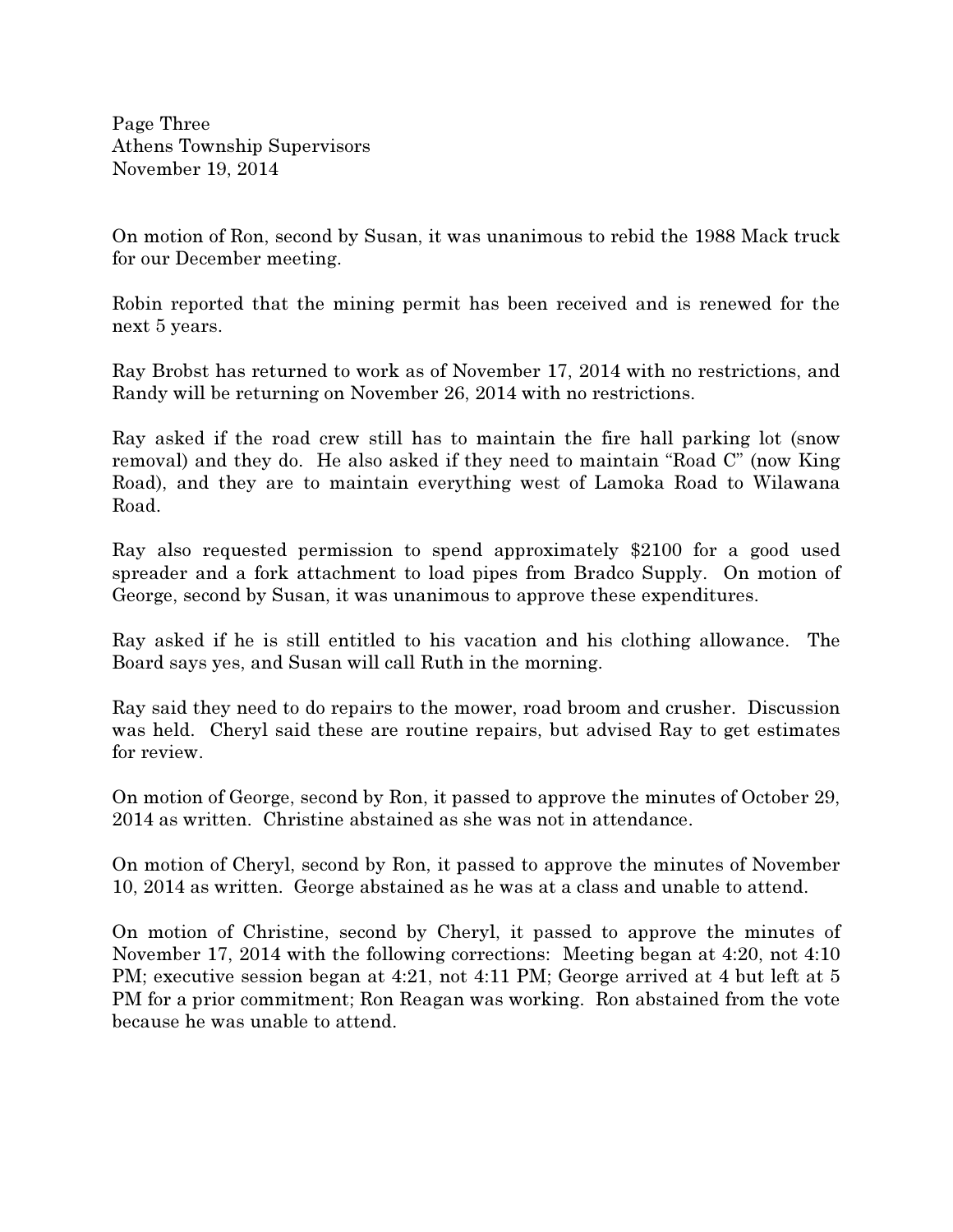Page Four Athens Township Supervisors November 19, 2014

John Thompson had drafted a 'no tobacco use' policy for the township employees, grounds and vehicles at the request of the Board. This was reviewed and John was given several changes to make to the document. He will have this corrected for adoption at our December 17th meeting.

On motion of Cheryl, second by Susan, it was unanimous to adopt ORDINANCES 2014-03 and 2014-04, amending the definition of "spouse" in both pension plans to make our plan ordinances compliant.

On motion of Ron, second by Cheryl, it was unanimous to have John Thompson advertise ORDINANCE 2014-05 (to continue with PSATS UC Trust Group) for adoption at our December 17th meeting.

Last month we received notification that Harleysville Insurance had been taken over by Nationwide. Gannon Associates is our agent for this. They have provided a new policy with Nationwide that has the same coverage at the same price. On motion of Ron, second by Christine, it was unanimous to approve, sign and execute the paperwork to continue with Nationwide for this insurance.

On motion of Ron, second by George, it was unanimous to approve Ed's membership renewal with ASFPM.

On motion of Susan, second by Christine, it was unanimous to have Robin advertise the proposed 2015 budget for adoption at our December 17, 2014 meeting. There is no tax increase.

On motion of Christine, second by George, it was unanimous to accept the monthly reports as presented.

On motion of Cheryl, second by Christine, it was unanimous to approve the payment of the monthly bills as presented. A complete listing of revenues and expenditures is on file in the office of the Treasurer.

Robin was directed to notify the media that the recycling center will be closed on Thanksgiving Day, Christmas Day, and on New Year's Day. She was also to let them know that our offices will be closed the day after Christmas.

Correspondence/Information was as listed in the meeting agenda.